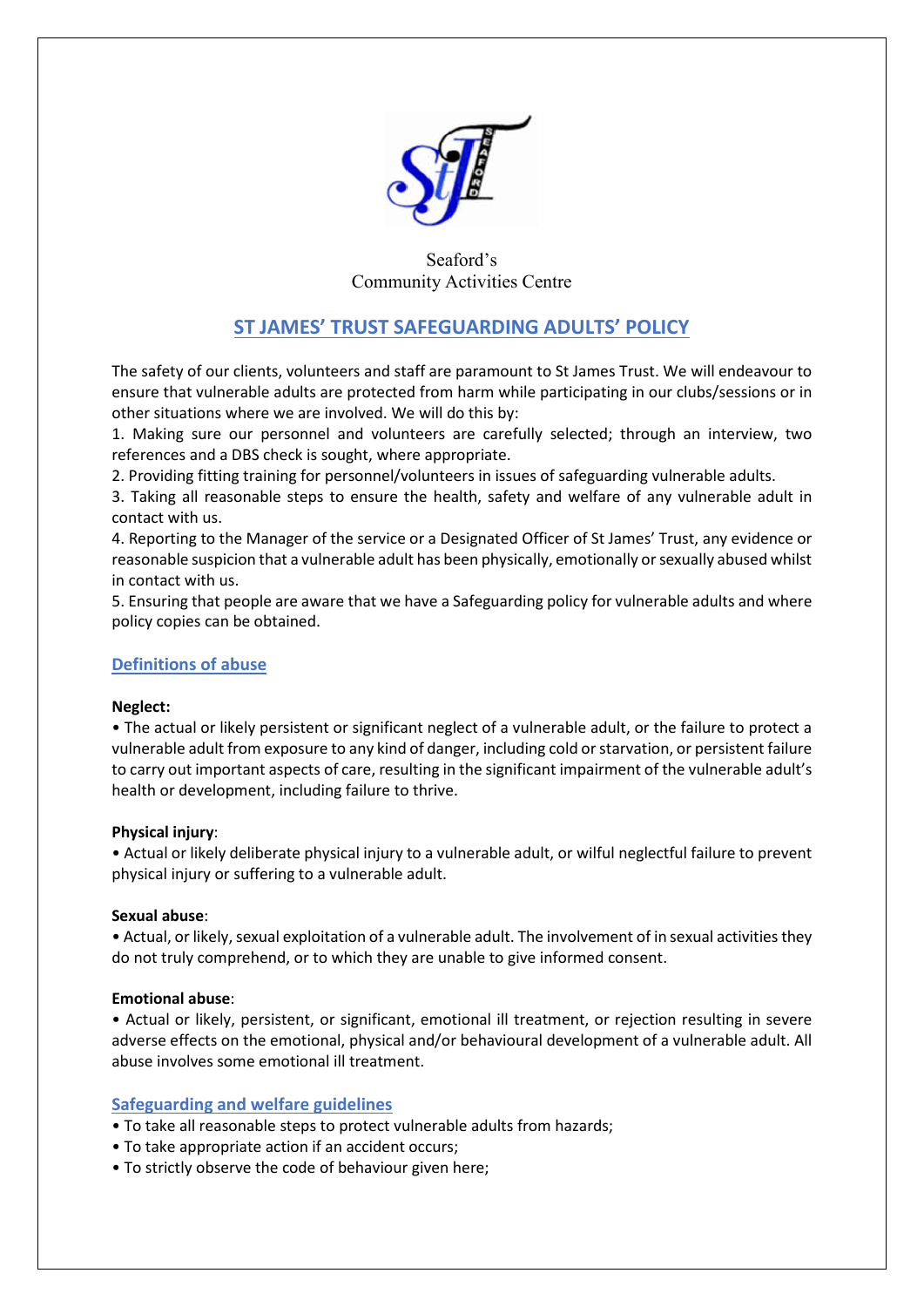- To take all reasonable steps to prevent abuse of vulnerable adults in contact with us;
- To report any incident or suspicion of abuse.

## **Code of Behaviour for all personnel**

People working with us must always observe the following requirements where vulnerable adults are concerned. You should always:

• Uphold the spirit and specific provisions of the Safeguarding Adults Policy and these Guidelines.

• Do your best to behave in an open and friendly manner, but avoid being over familiar in word or action.

• If a vulnerable adult is hurt or distressed, do your best to comfort or reassure them without compromising their dignity or doing anything to discredit your own behaviour.

• Try to avoid any physical contact or behaviour that could be unwelcome or misconstrued. Physical touch should only be in response to a vulnerable adult's need and should respect their age and individual stage of development.

• Where you have to rely on your own judgement, always treat the vulnerable adult's welfare as paramount.

• You have a strict duty never to subject any vulnerable adults to any form of harm or abuse.

#### **Support in exercising your best judgement**

If you witness, or suspect, abusive behaviour towards a vulnerable adult, you should use the procedural guidelines that follow. We all appreciate that this may call for fine judgement and even courage. If you are in any doubt as to what to do then you should in the first instance contact the Manager of the service or the Designated Officer of St James' Trust who will be able to provide you with the necessary advice.

## **What to do if someone is being violent**

If you come across someone hitting, hurting or violently shouting at a vulnerable adult, you should try to prevent the abuse, if you can do so without unreasonable risk to the person or yourself.

• You have to judge whether it is a fleeting incident, which warrants showing your disapproval or a threat of actual harm that requires someone to intervene.

This can be even more complicated if one vulnerable adult is being abused by another.

- So long as you are mindful of the person's welfare, you are entitled to intervene by:
- Asking or telling the perpetrator to stop.
- -Explaining that such behaviour is not acceptable.
- Restraining and preventing person from abusing another.
- Saying that you will report the incident  $-$  as a matter of fact, not a threat.

## **Summoning help**

- Notify Social Services on 0345 60 80 191, or if it is an emergency situation contact the police on 999.
- Asking the perpetrator to leave the property or club.
- While you have to be firm, it can only help if you are calm. Bear in mind that you are properly dealing with a distressed adult.
- Never use or threaten physical force as this could inflame the situation and result in further violence.

If you suspect a colleague or receive an allegation of adult abuse it is your duty to report your suspicions to the Manager on duty. It is not your responsibility to investigate your suspicions. Nor should you concern yourself with looking for evidence of abuse. This requires expertise you are not expected to have; your role is to respond appropriately.